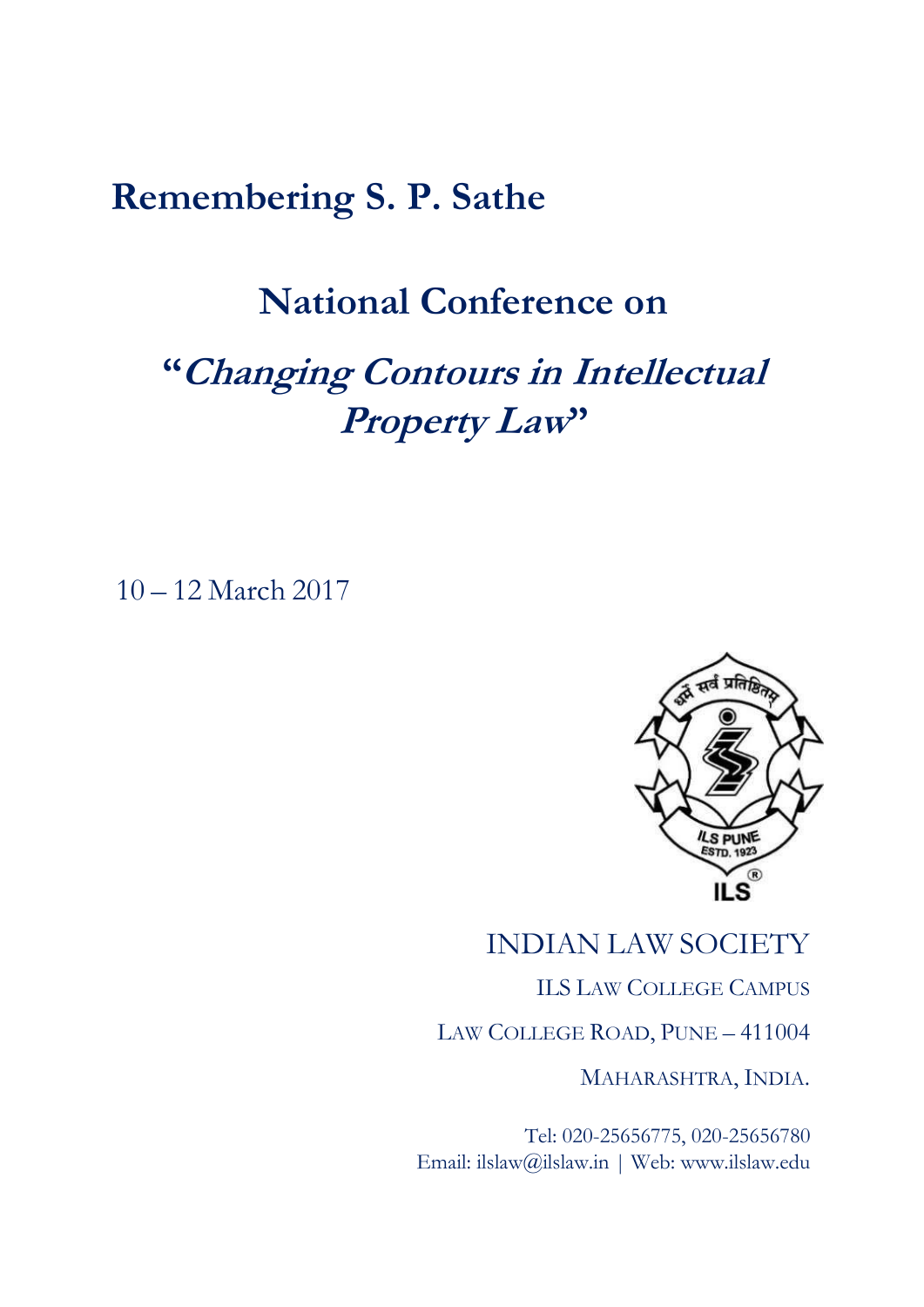### **ABOUT INDIAN LAW SOCIETY**

The Indian Law Society was established in 1923 as a Public Charitable Trust registered under the Societies Registration Act. It is a non-profit organization established with the sole purpose of imparting legal education. The Society is a voluntary association of persons, who came together with a pledge to launch courses on law, formal an informal, where law and legal doctrines are taught with social utility, purpose, impact and social relevance. The founder members of the Indian Law Society were great legal celebrities like Sir Narayanrao Chandavarkar, Shri J.R. Nanasaheb Gharpure, Diwan Bahadur and P. B. Shingane. Indian Law Society established ILS Law College in 1924, with a view to providing facilities for the study of law. Establishment of the Law College by the Indian Law Society was indeed a turning point in Indian Legal Education, particularly in respect to academic excellence, social relevance and professional competence. Imaginative realignment of written law or the hard law with a view to reorient them with the Indian social milieu has always been the strength of the Indian Law Society. The ILS Law College, during its 93 years of existence, has acquired the reputation of being a premier institution imparting brilliant and quality legal education in the country.

### **ABOUT ILS LAW COLLEGE, PUNE**

Established in 1924, ILS Law College is one of the oldest law schools in the country and has been playing a pioneering role in legal education and scholarship. Since its inception, ILS Law College has produced some of the most highly regarded contributors in the field of law. Three Chief Justices of the Supreme Court, Justice P.B. Gajendragadkar, Justice Y.V. Chandrachud, Justice E.S. Venkataramaiah, Former Governor of Maharashtra K.M. Reddy, Former Defence & Finance Minister and First Chief Minister of Maharashtra Y.B. Chavan, Former Minister of Commerce Mohan Dharia, Former Chief Ministers of Maharashtra, Sushil Kumar Shinde and Vilasrao Deshmukh, all received legal education from ILS Law College. Completing 93 years of its existence, ILS Law College, with its illustrious history and heritage, has contributed immensely to the growth of legal profession and has upheld its tradition of producing meritorious legal scholars who dedicate themselves to public service and reform. The generations of distinguished legal luminaries who have been nurtured by this unique institution have made a seminal contribution globally to evolution of the legal fraternity.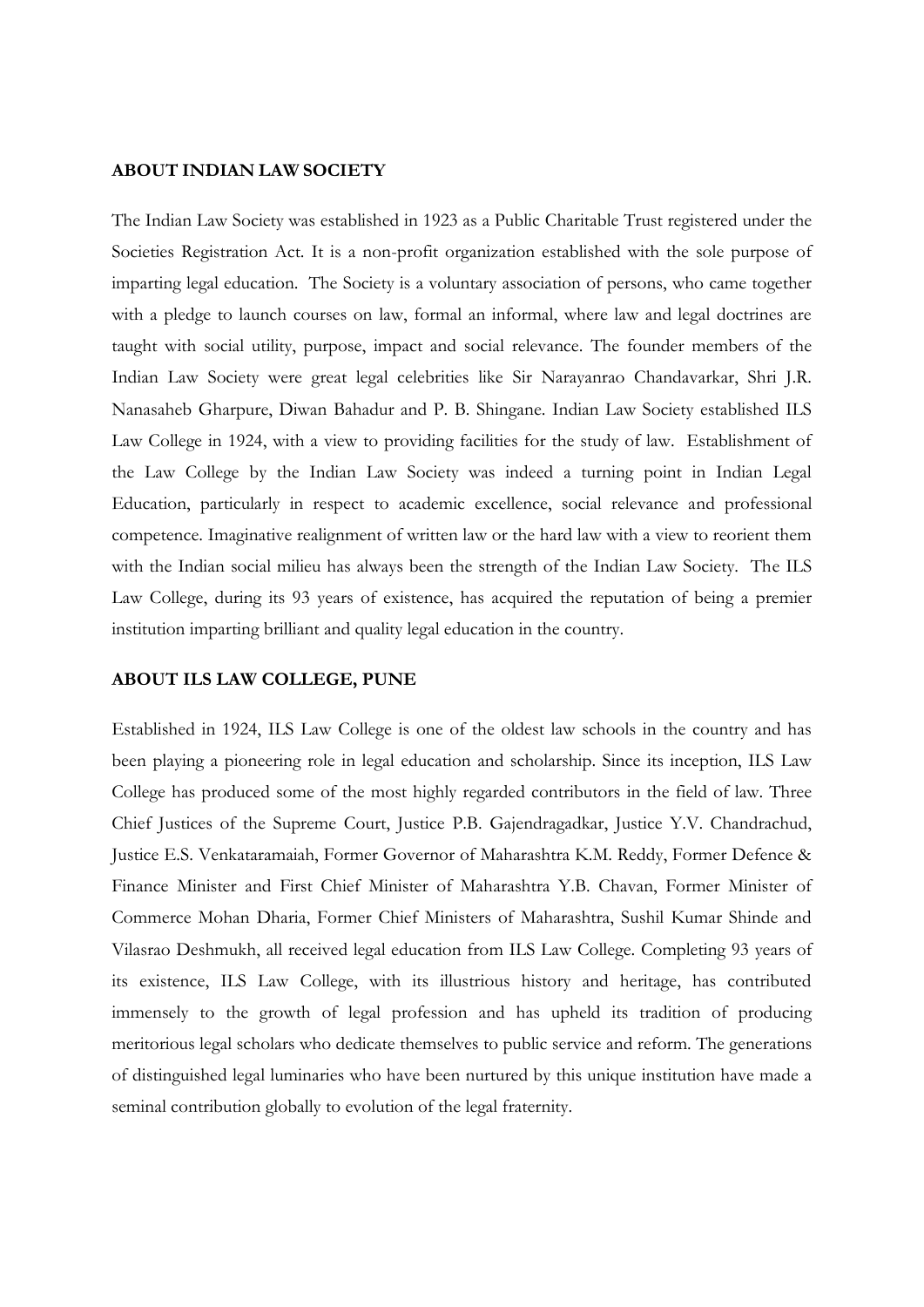#### **ABOUT REMEMBERING PROFESSOR S. P. SATHE CONFERENCE**

Dr. Satyaranjan Purushottam Sathe was a distinguished legal luminary and a renowned academic in the judicial universe of India. He held various positions in Universities and Law Institutes of repute. Professor S.P. Sathe had a long association with the Indian Law Society. He was the Principal of ILS Law College from 1976 to 1991. He was also the Secretary of the Indian Law Society until 2002. He was the Founder Director of the Institute of Advanced Legal Studies. He was also the President of the Maharashtra People's Union for Civil Liberties, and a Vice-President of the National PUCL.

Professor S. P. Sathe has been an authority on Constitutional Law, within the country and abroad. He contributed extensively to the field of legal education. His recent work on 'Judicial Activism' is appreciated worldwide. More than 100 articles written by him were published in national and international legal periodicals, magazines and journals. Books to his credit are, 'Administrative Law', 'Judicial Activism in India: Transgressing Borders and Enforcing Limits', and 'Right to Know'. He also wrote in Marathi. He contributed to the Marathi Vishwa Kosh published by the Government of Maharashtra. He was invited to deliver lectures, and to participate in seminars as a resource person to different law universities, institutions within and outside India. Known for his humility, Professor Sathe endeared himself to his colleagues and students alike. His commitment to Rights and Liberties of the people was deep and abiding.

Every year, Professor S. P. Sathe Foundation, set up by the Indian Law Society, organizes three events at ILS Law College, Pune on a specific theme with a view to commemorate his contribution to Indian Jurisprudence and Social Action and to encourage academic pursuit of law students. The three events are: a Memorial Lecture, a Conference, and a Moot Court Competition.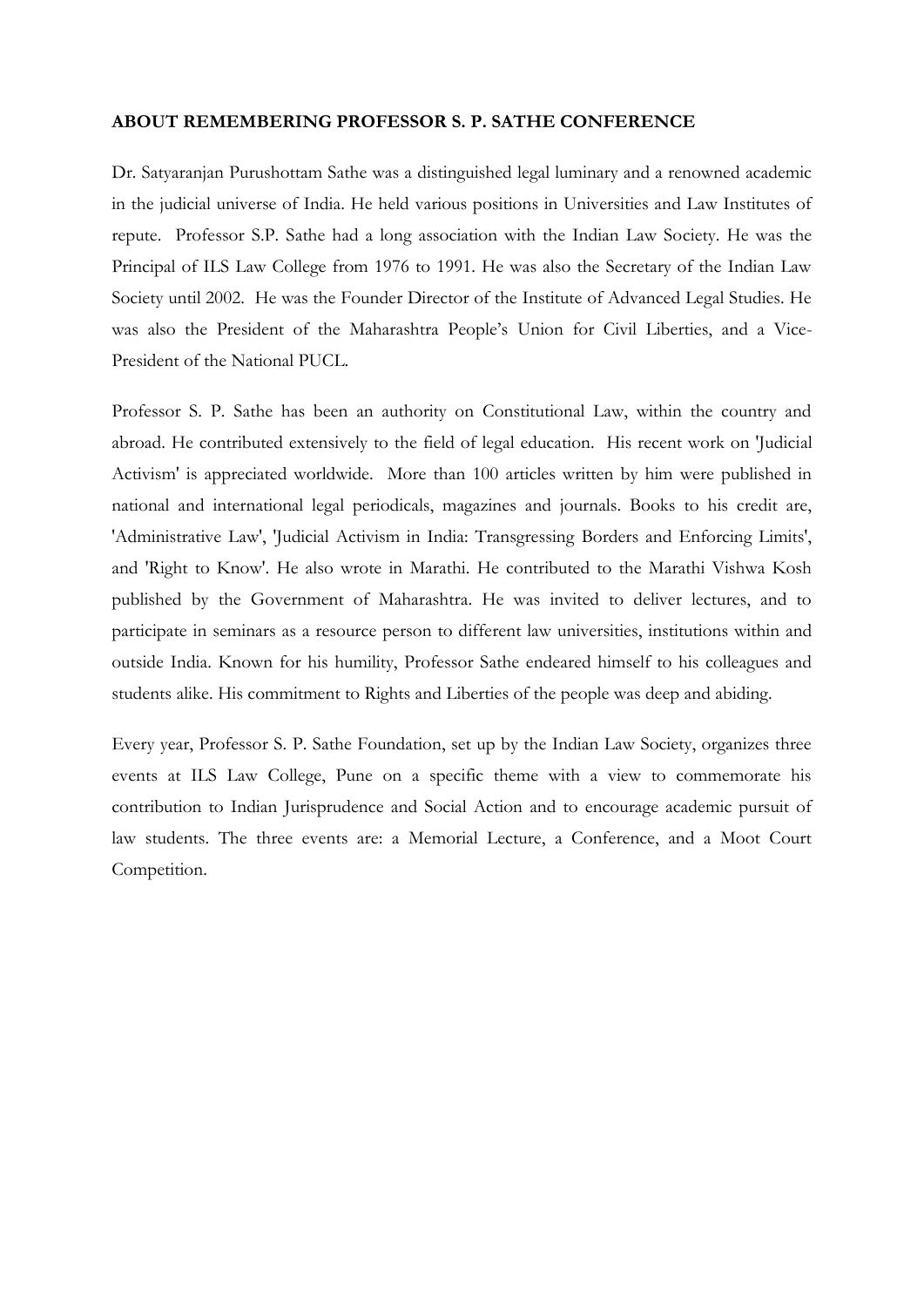#### **CONFERENCE THEME**

The theme for this year's memorial Sathe event is: **"Changing contours in Intellectual Property law".** The Remembering S. P. Sathe Conference is being organized to introduce participants to the practical aspects of Intellectual Property Law. Intellectual Property Law (IP) refers to creations of the intellect for which a monopoly is assigned to designated owner by law. Intellectual property rights (IPRs) are the protections granted to the creators of IP. Intellectual Property law has evolved for centuries and by late 20th century, it became common place in majority of the world.

The ability to materialize abstract thought into tangible products is unique to the human race. These creations are children of intellect, which modern human society has recognized as property, are capable of ownership and exploitation as any other real property. As such, intellectual property is omnipresent in this age of information and technology. The National Conference endeavors to explore several aspects of the nature of and rights in intellectual property; voyaging through insightful takes on this subject by judicially trained minds, celebrated academicians, domain experts, legal luminaries and enthusiastic students by way of panel discussions. In addition to the panel discussions, the Conference shall also see research article presentations by students of law.

### **Themes for this conference:-**

**Inaugural Session:** - Keynote Address, Memorial Lecture.

### **Session I: Rearguing DU Photocopy Case.**

The DU Copyright Saga has forced many an intellectual and student question the moral footings of copyright law. While the rampant practice of preparing course-packs has aggrieved celebrated publication houses such as the Oxford University Press and Cambridge University Press, a lawsuit by these publication houses has left the educational prospects of many students in jeopardy. This session will consist solely of a full-length argument between practising counsel who will each represent the publication houses and the photocopying centre. In this way, attendees will get a chance to educate themselves over this issue through the course of this argument and be compelled to rethink their principles of copyright and fair use in India.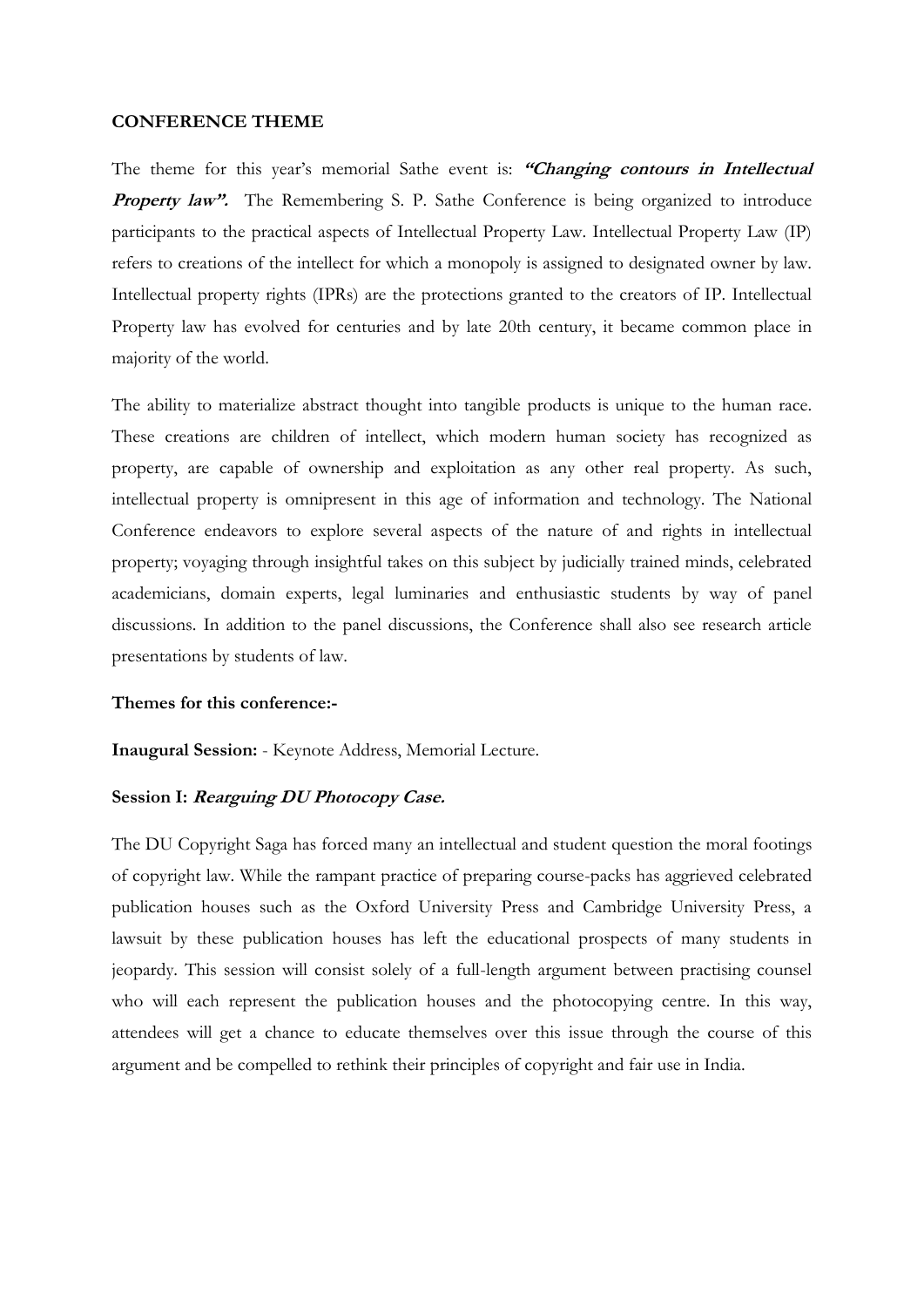#### **Session II: Innovation, Patent Law and Public Health**

The debate over the protection of innovation and that of public health forms one the most dialectics in the 21<sup>st</sup> century. Every fresh attempt at this debate churns out brilliant analysis and equally compelling arguments on both sides. This session aims to set the ball rolling and serve as a platform for an interactive debate between resource persons equitably represented by stakeholders from both sides. These discussions will take place in light of recent awards arising out of international investment arbitrations international developments in the negotiations over the Trans-Pacific Agreement (**TPP**) and the Regional Comprehensive Economic Partnership (**RCEP**).

### **Session III: Exploring the Interface of IP with Taxation, Competition and Sports**

Intellectual property shares a symbiotic relationship with almost every field of law. Thissession will discuss the contemporary IP issues arising out the laws of taxation, arbitration and sports. For instance, it will delve on how the principles of direct and indirect taxation will apply taxation of intellectual property license and transfer in its various forms. Similarly, the session will also attempt to settle the debates on Standard Essential Patents (SEPs); especially in relation to the recent disputes between Micromax and Ericsson. Lastly, this session will offer a chance to delve further into the realm of laws of sports law and celebrity management; both of which remain largely unchartered in India.

### **Session IV: IP Enforcement: International Compliance, Dispute Resolution, ADR , Investigation**

A mere promise of statutory protection of intellectual property is worthless without the existence of a robust system for enforcement. After numerous concerns over its enforcement mechanism in recent years, India has taken the cue. For instance, several state governments have undertaken advocacy programs and enhanced the cyber cells of their respective police machineries. This session will discuss innovative tools of injunction, viz. 'John Doe', 'Anton Pillar' and Mareva orders; and also as to how investigations are undertaken to detect instances of infringement.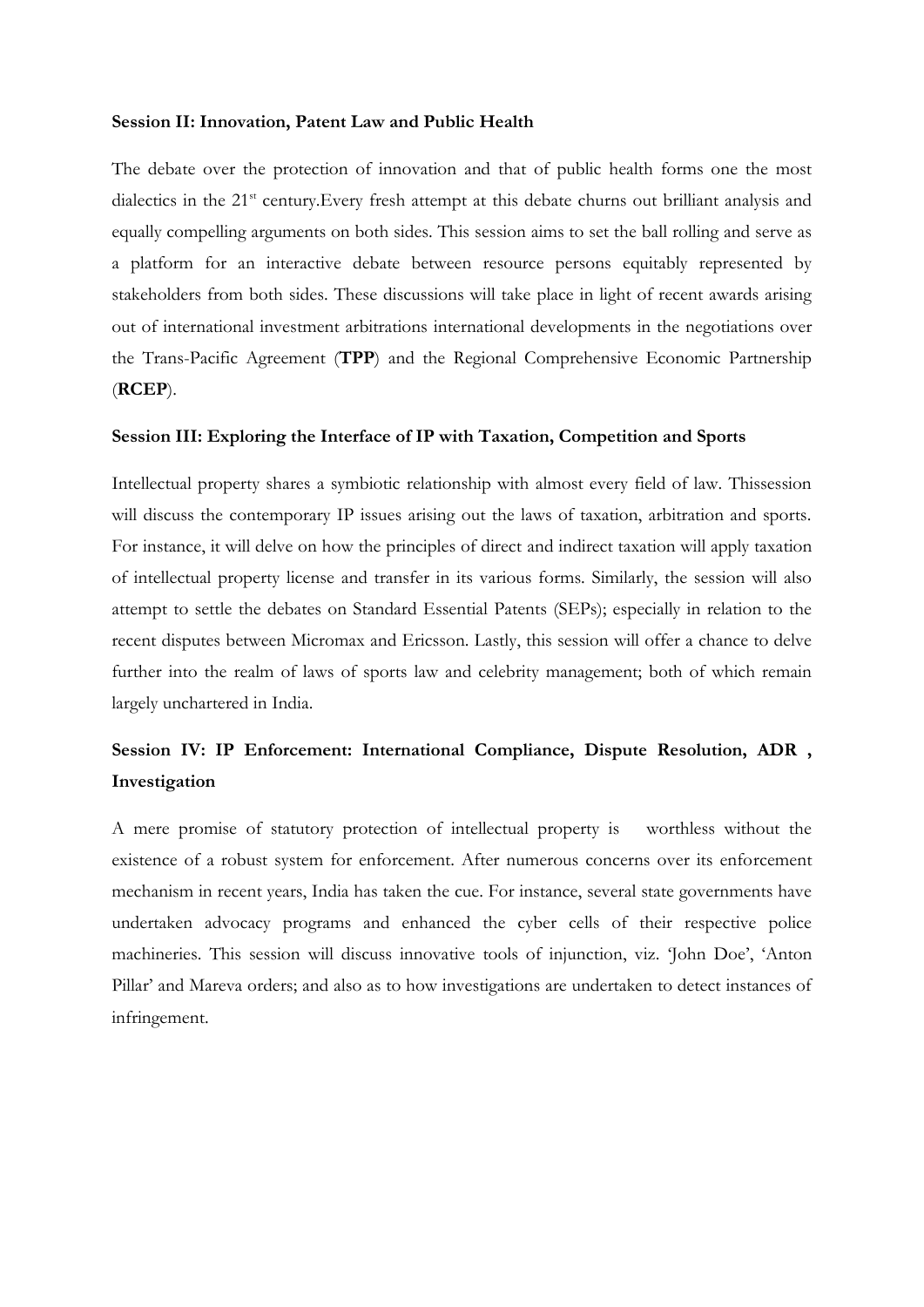### **Session V: Allied Intellectual Property Rights**

Most times, discussions on IP protection begin with copyright and fade away with patents and trademarks.However, this session will shed some light on the nature and scope of allied IPRs such as geographical indication and traditional knowledge. In particular, this session will investigate the possible statutory and constitutional propriety of the Indian Government's stand to establish regulatory interference in relation to licensing and otherwise exploiting rights in relation to genetically modified crops. Additionally this session will also endeavor to trace the evolution of the law of trade secrets in India and the requirement (or redundancy) for statutory enactment for governing the creation and protection of trade secrets.

### **Session VI: The Last Laugh: Reconciling Copyright and Defamation Law with Parody and Free Speech**

During the recent years copyright laws have witnessed a surge in India. A relatively younger Indian demographic has become amenable towards stand-up comedy, political satire, spoofs and parodies. This session will discuss the conflict between the laws of copyright and defamation and the freedom of speech and expression guaranteed by the Indian Constitution. This session will deal with the issues like commercial free speech, limitations on comparative advertising, innovation in copyright. This session will likely to deal with the ambiguity regarding free speech in the intellectual property regime.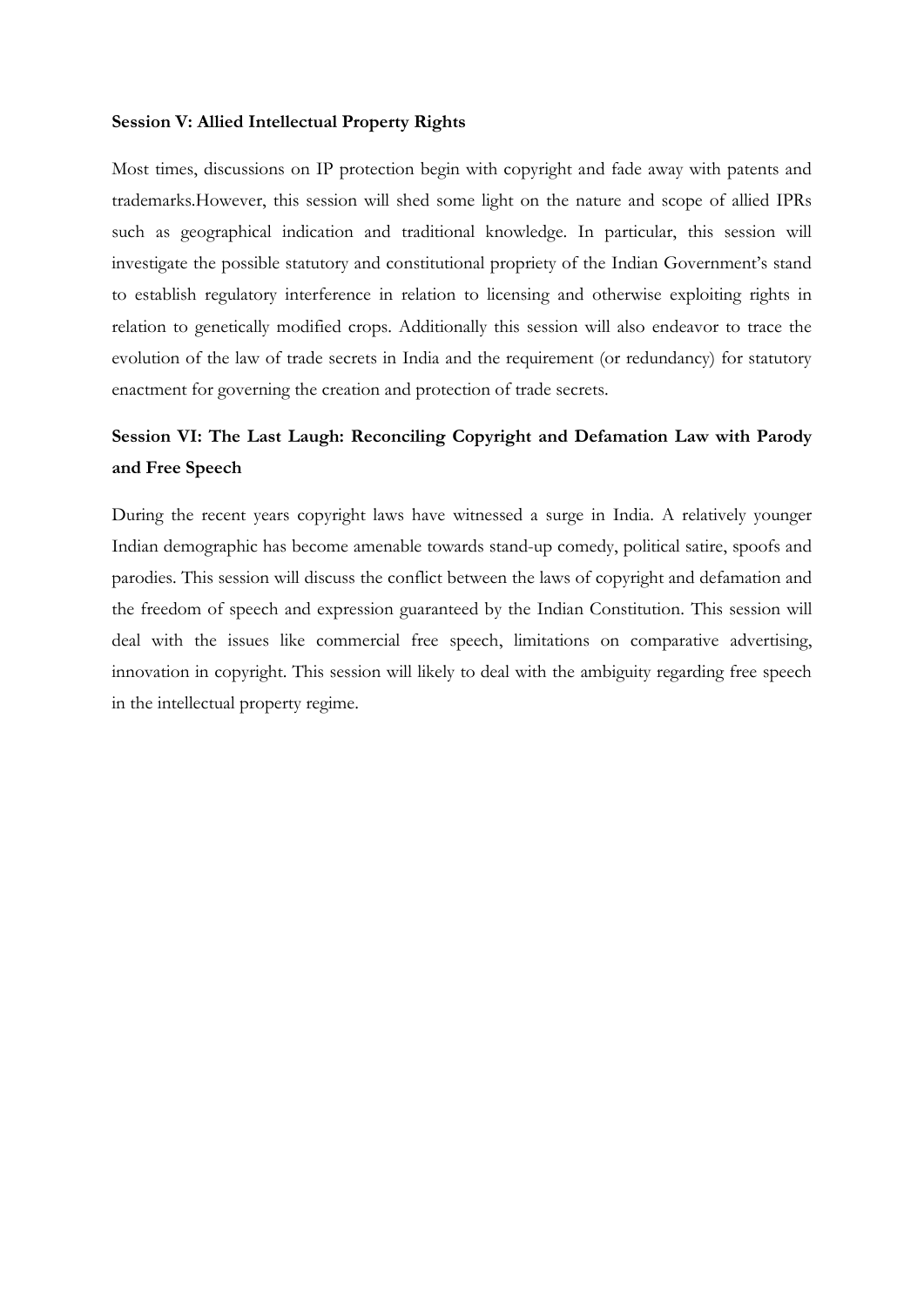### **Proposed list of Speakers:**

| 1.  | Justice S. Ravindra Bhat  | (Sitting Judge, Delhi High Court)                                         |
|-----|---------------------------|---------------------------------------------------------------------------|
| 2.  | Prof (Dr) Shamnad Basheer | (Founder, Spicy IP)                                                       |
| 3.  | Dr. Prabuddha Ganguli     | (CEO, Vision IPR)                                                         |
| 4.  | Mr. V Lakshmikumaran      | (Founder and Managing Partner, Lakshmikumaran and Sridharan<br>Attorneys) |
| 5.  | Mr. Saikrishna Rajgopal   | (Managing Partner, Sai Krishna Associates)                                |
| 6.  | Mr. Essenese Obhan        | (Founding Partner, Obhan & Associates)                                    |
| 7.  | Mr. Sudhir Makkar         | (Senior Advocate, Delhi High Court)                                       |
| 8.  | Mr. Rajendra Kumar        | (Senior Partner, K&S Partners)                                            |
| 9.  | Mr. Ameet Naik            | (Managing Partner, Naik, Naik and Company)                                |
| 10. | Mr. Rishab Gupta          | (Counsel, Shardul Amarchand Mangaldas &Co.)                               |
| 11. | Ms. Leena Menghaney       | (Head - South Asia, Médecins Sans Frontières (MSF))                       |
| 12. | Mr. Nandan Kamath         | (Founder, Law Chambers of Nandan Kamath)                                  |
| 13. | Mr. Rohan George          | (Partner, Samvad Partner)                                                 |
| 14. | Mr. Ananth Padmanabhan    | (Associate, Carnegie India)                                               |
| 15. | Mr. Vineet Subramani      | (Advocate, Madras High Court)                                             |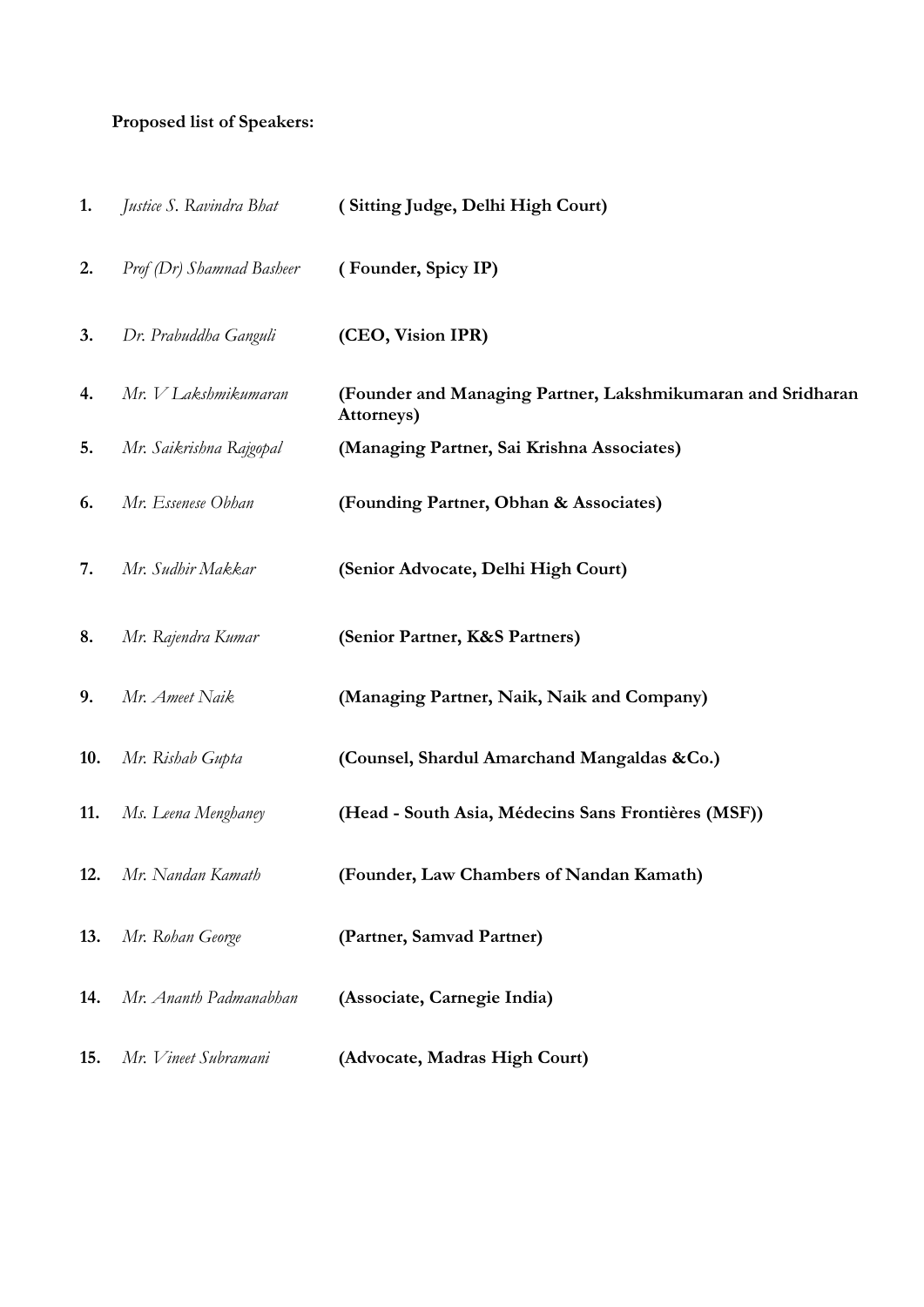### **Who Can Participate?**

- 1. Law students from all courses.
- 2. Academicians.
- 3. Jurists
- 4. Legal practitioners.
- 5. Professionals from law firms.
- 6. IP Professionals.
- 7. Corporate counsels.
- 8. Medical professionals and practitioners. .
- 9. Public health activists.
- 10. Authors.
- 11. Actors, dramatists and cultural performers.
- 12. Professional comedians.
- 13. Enthusiasts of the laws of Constitution, Taxation, IPR and Competition.

Participation shall be in the form of attendance and interaction in sessions. Participants may not submit research papers for presentation.

### **Registration Procedure and Fee Schedule**

| ILS Students     | $\rm{Rs.}$ 300/- |
|------------------|------------------|
| Non ILS Students | Rs. $1000/-$     |
| Professionals    | Rs. $1500/-$     |

### **Fee is inclusive of the reading material and lunch for the participants\***

### **All payments shall be made online through the link given below:**

Payment can be made online from **4th February 2017**. Please use below link for payment:

<https://www.onlinesbi.com/prelogin/icollecthome.htm?corpID=645153>

Step I: Select category – "Remembering S. P. Sathe National Conference". New page will open, enter the Course ID. (Take care that CORRECT details are filled)

Step II: Click on Submit. New page opens, verify your details. This is the last opportunity to make changes or modify the details. Click Confirm only when verified carefully.

Step III: Payment window opens – with Payment modes – State Bank of India Internet Banking, Other Bank's Internet Banking, Debit/Credit Cards and Cash Deposit at SBI. Select any one mode and fill in the required details according to the nature of transaction.

### 1 \* **Lunch will be not be provided to ILS participants**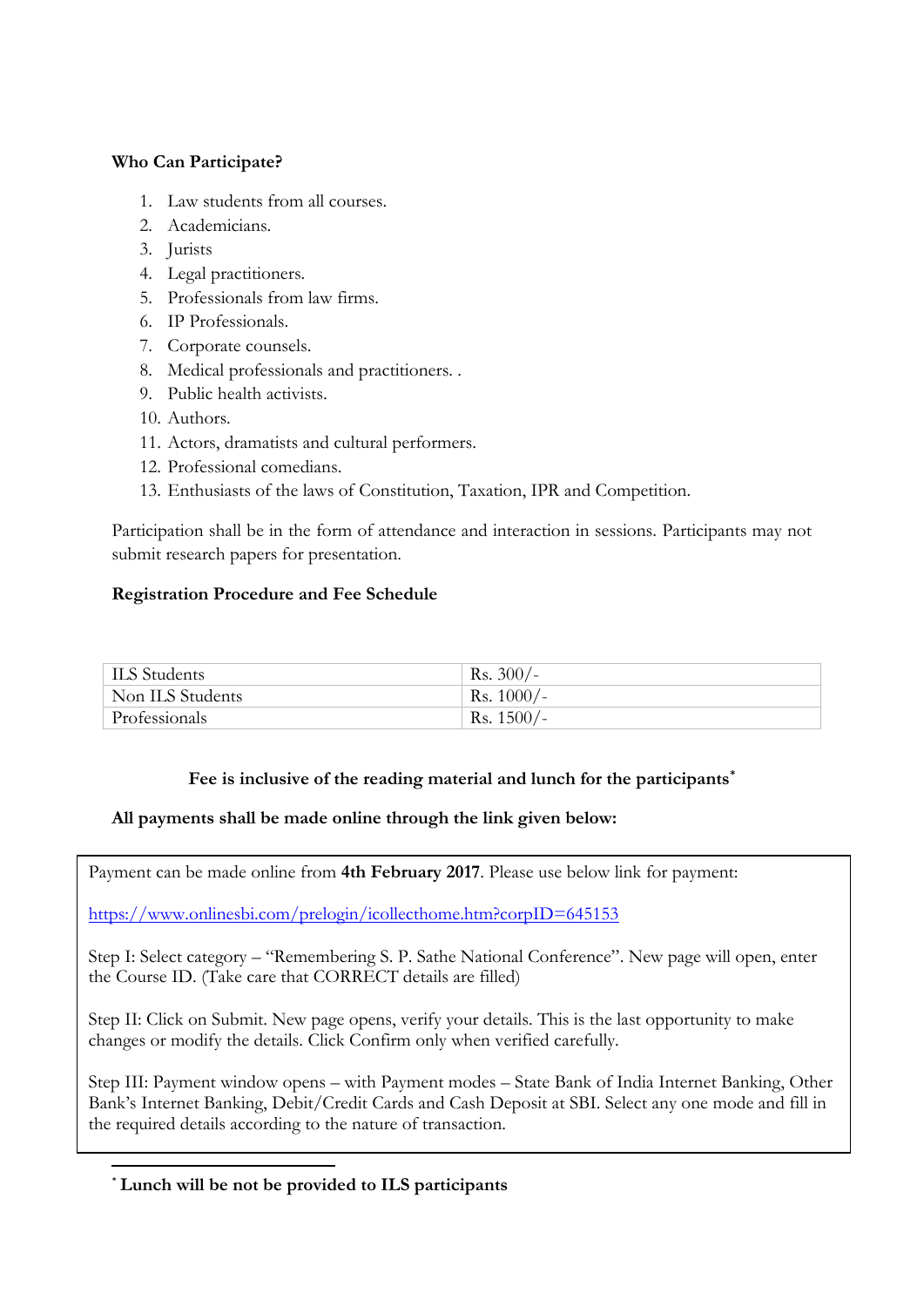Payment receipt with the form shall be mailed to [spsatheconference@ilslaw.in](mailto:spsatheconference@ilslaw.in) on or before 25<sup>th</sup> February 2017.

**Register your names to spsatheconference@ilslaw.in with the email subject "Enrollment for the S. P. Sathe Conference"**

**After Registration, Course ID shall be allotted to candidate and only by that Course ID the fees is payable. The last date of registration as well as payment is 25th February, 2017. Seats are limited to only 250.**